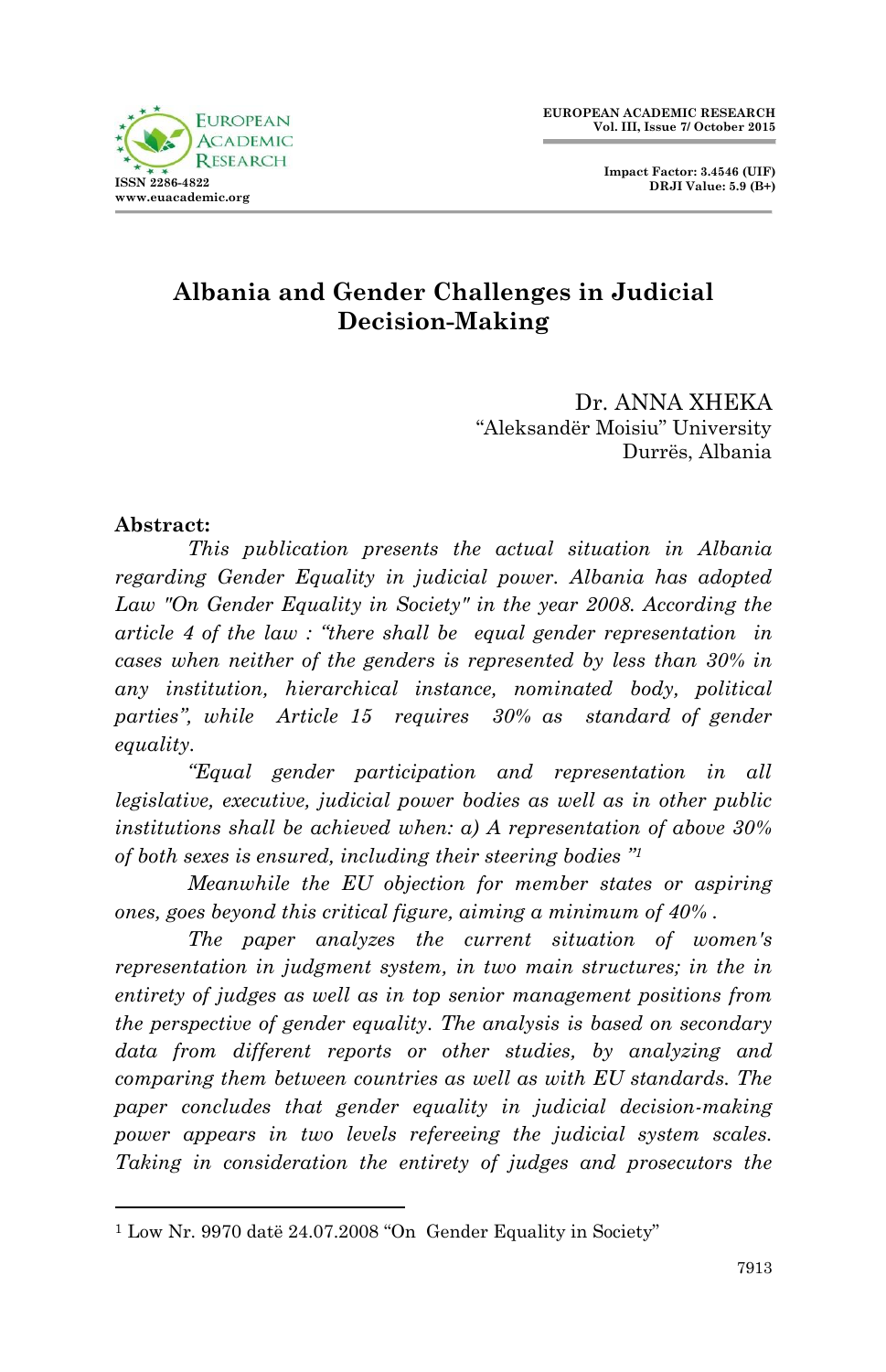*situation seems to be optimistic, while appears to be in a too critical level in terms of senior management positions .*

**Key words:** Gender Equality, Judicial Power, Gender Quotas, Decision Making, Senior Management Positions.

# **Theories about the role of women's representation in the judiciary**

While the efforts for achieving gender equality in parliament and government it is transformed into a multi-year action at national and international level, there was not a similar movement to achieve gender equality in judicial power. The quota of 30% representation of women at all decision-making bodies, sanctioned in the Beijing Declaration - 1995, it was a guideline of women progress in the judicial system.

Researchers of gender equality issues in judicial system as evidences two main dominant theories in support of increasing the representation of women in this sector. According the first theory, *women judges, tend to make judgments favorable aim to achieve social equality and support women's empowerment initiatives* (Mobekk, 2010: 102; Chew, 2011: 341; Kim 2009: 61-77) . According to the second one*, gender equality in the judiciary it is important, not because women judges will take different decisions from men, but moving towards gender equality, increase public confidence to the gender balanced judicial institutions* (Rackley, 2009; 11 - 26; Malleson, 2003: 1-24; O'Connor and Azzarelli, 2011: 3-9; Boyd, Epstein and Martin, 2010: 389-411.).

However, despite the lack of special and specific measures in this sector, women appears to be better represented than in the parliamentary power. The women represented 27% of judges worldwide in 2011 while represented only 20.2% of parliament's members worldwide in 2012. 2

**EUROPEAN ACADEMIC RESEARCH - Vol. III, Issue 7 / October 2015** 1 <sup>2</sup> Doherty, J. Joshua. ( 2012) *Women's Representation in Judiciaries Worldwide:*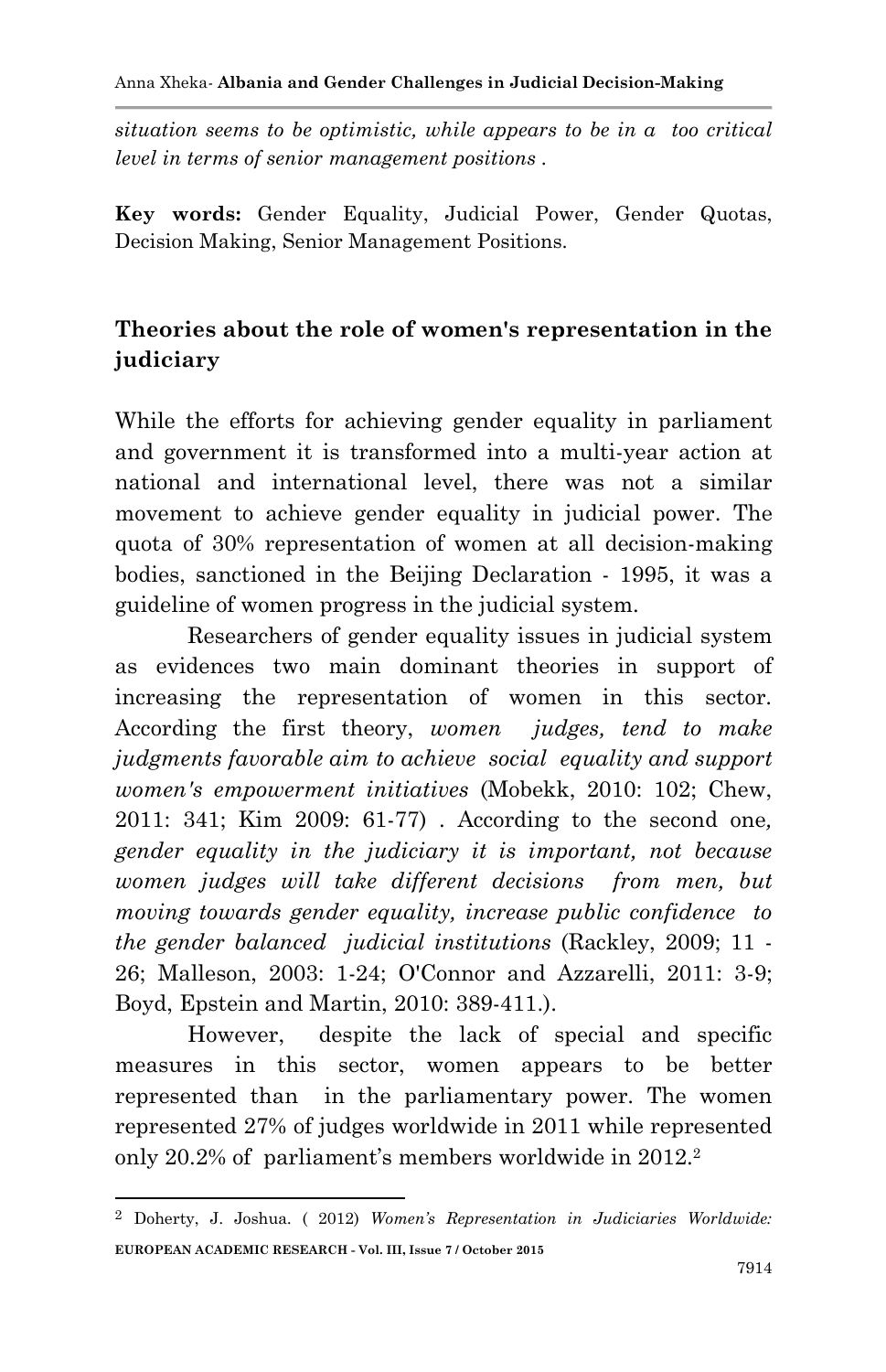The first theory it is also supported from a report of the UN-Women, "UN Women", 2011. According to this report; "... *Women judges can make a difference in women's lives because they treat cases differently from men judge".<sup>3</sup>*

One of the field's researcher, Chew based on statistical data, concluded that: "*Judges are results to have given to women more positive decisions against of all forms of women's discrimination, in employment, sexual harassment, ect* followed by another conclusion according to it: *"Judicial panels that are composed more of women judges are more" pro-plaintiff" than those composed of men only.*" <sup>4</sup> She makes a classification in four different schools, regarding the thinking and judging's way of women judges. The first two school's models according to her ;the legalistic and professional socialization ones, suggests *that there isn't any kind of influence in the judge's decision*, while two other models; the realistic one and the personal's attributes suggests *that gender's judge may affect the decisions she/se takes*. 5

**The legalistic model** is premised on the idea that judicial decision-making is mechanical and formulaic, and therefore the judge's gender does not enter into the decisionmaking process.

Also **the professional socialization** model suggests that judges, through their legal and judicial training, are socialized to the profession's norms, thereby preventing personal attributes or experiences from interfering with judicial decision-making.

<sup>1</sup> *Arguments in favor of increasing the Gender Diversity on the Bench*. Institute for Global and International Studies, The George Washington University: Washington. Page 1.

<sup>3</sup> Turquet, Laura. et al. UN Women. (2012) In Pursuit of Justice: Progress of the World's Women 2011-2012. New York: United Nation Entity for Gender Equality and the Improvement of Women. UN Women. page 61.

<sup>4</sup> Data proceeded from the author based in :

Chew ,K. Pat. (2011) Judges' Gender and Employment Discrimination Cases: Emerging Evidence-Based Empirical Conclusions. *The Journal of Gender, Race and Justice*. 14. Page359-74.

<sup>5</sup> Ibid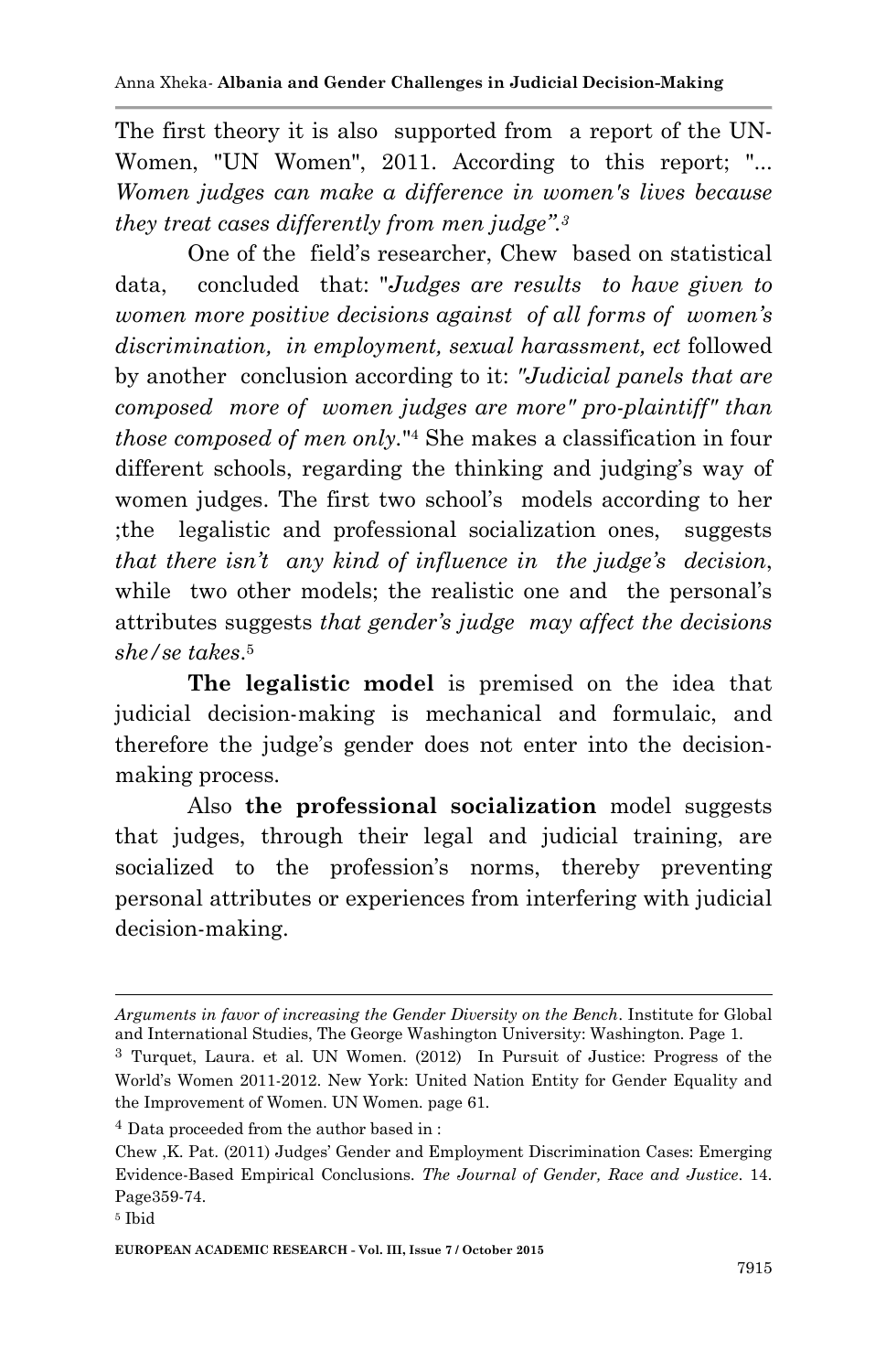Meanwhile **the realistic model** assumes that judicial decisionmaking involves some personal discretion, thereby implicating the judge's gender.

**The personal attribution model** extends this approach and suggests that judges' personal attributes (i.e. gender) and experiences (also informed by the judge's gender) consciously or unconsciously influence how judges interpret case facts and legal principles.

Other authors opposes the Chew's conclusion, according to which gender is a determinant key in the judge's decisionmaking, but of course without denying it categorically (Rackley, 2009: 11-26 & Malleson, 2003: 1-24). Malleson supports her conclusion, based in some observations made in different countries of the world, such as Canada, the United States, Israel, New Zealand etc.

While the first theory of the importance of representation of women in the judicial power has its arguments for and against as above, the second theory regarding the impact on public confidence, it seems to be widely accepted.

The authors support this theory argue that increasing of women participation in the judicial system, is necessary in order to overcome judiciary's institutional prejudices institutional and in the same time to have a judicial gender balanced system, more accessible to women and girls, a key element that directly related to impartiality, bringing greater confidence to the public and better reflection to the society regarding the judge's law interpretations. (O'Connor and Azzarelli, 2011: 3-9).

Malleson considers the increasing of the women representation in judicial power, as necessity to overcome systemic bias against women present in society more generally, in particular bias as reflected in the implementation and enforcement of laws. The overwhelming dominance of men on the judiciary, according to her, represents the result of unfair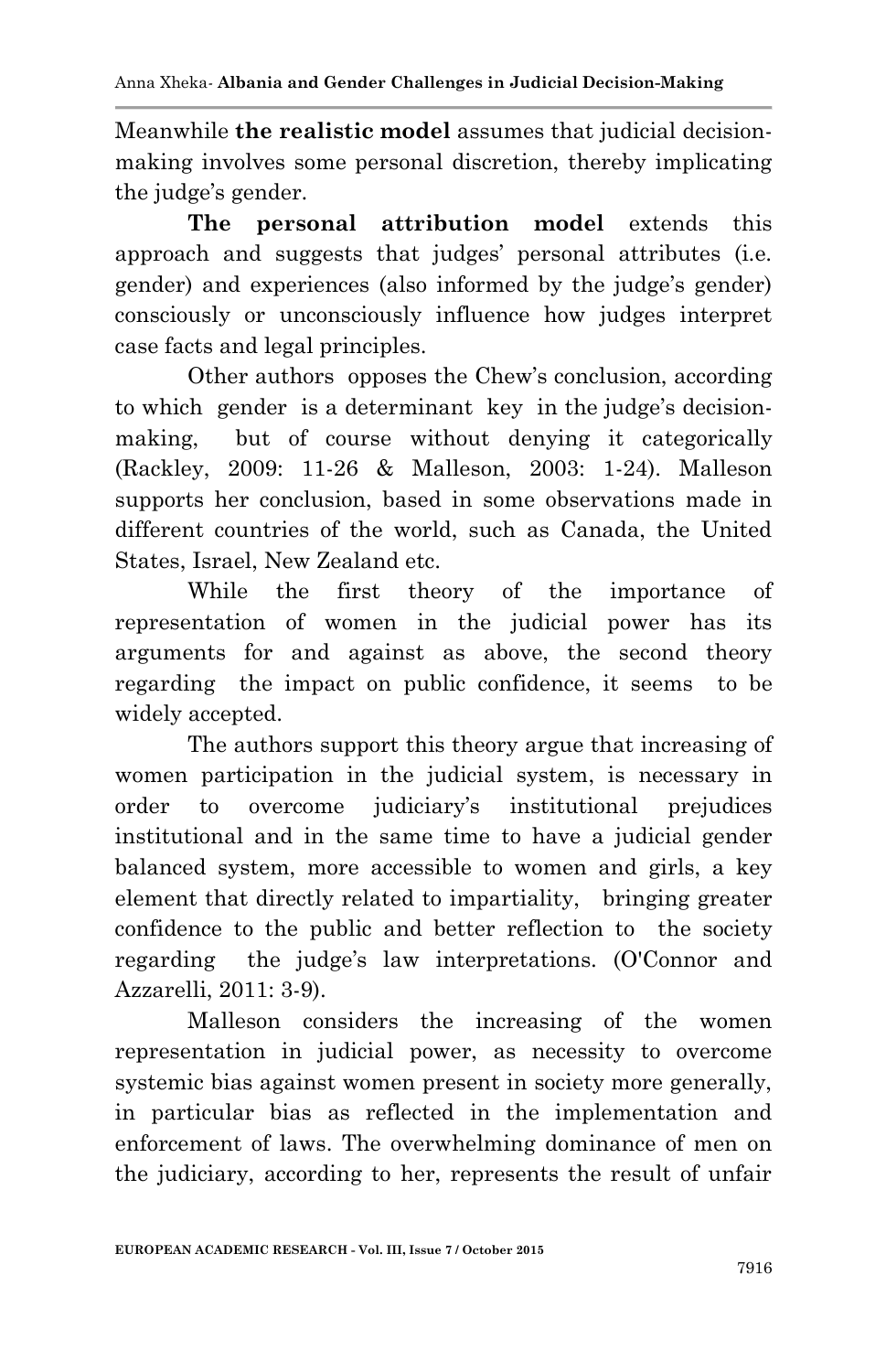arrangements that disadvantage women, such as traditional division of labor (Malleson 2003; 1-24).

#### **Albania and women's representation in the judiciary**

Albania has adopted the Law "On gender equality in society", in the year 2008. Article 15 of the law expresses the standards of gender equality in Albania in all decision-making bodies; "*"Equal gender participation and representation in all legislative, executive, judicial power bodies as well as in other public institutions shall be achieved when:a) A representation of above 30% of both sexes is ensured, including their steering bodies"<sup>6</sup>*

As it is clear from above article, the minimum standard of gender quota also regarding "judicial power" it is 30% (in this case it is a neutral quote).

Cross-Cutting Strategy of Justice has provided specially measures to increase the number of women in the judicial system. Specifically, the action plan of the Strategy envisages the integration of legal mechanisms for the implementation of gender quota, aiming the gender mainstreaming in all Albanian's courts levels.

| <b>Position</b>                 | <b>Women in %</b> | Men in $%$ |
|---------------------------------|-------------------|------------|
| <b>Judges of District Court</b> | 45.8              | 54.2       |
| <b>Heads of District Courts</b> | 9                 | 91         |
| <b>Judges of Appeal Courts</b>  | 37                | 63         |
| <b>Heads of Appeal Courts</b>   | 29                | 71         |
| Members of Supreme              | 25                | 75         |
| Court                           |                   |            |

**Table No. 1<sup>7</sup>: The composition of the staff corps of justice by gender, 2014** 

Statistikave. Page 97. Available:

**.** 

<sup>6</sup> Low Nr. 9970 datë 24.07.2008 "On Gender Equality in Society", Article 15. <sup>7</sup> INSTAT (2015) *Women and men in Albania 2015*. Tiranë: Instituti i

[http://www.instat.gov.al/media/295842/femra\\_dhe\\_meshkuj\\_n\\_\\_shqip\\_ri\\_\\_201](http://www.instat.gov.al/media/295842/femra_dhe_meshkuj_n__shqip_ri__2015.pdf) [5.pdf.](http://www.instat.gov.al/media/295842/femra_dhe_meshkuj_n__shqip_ri__2015.pdf) Seen at 25 September 2015.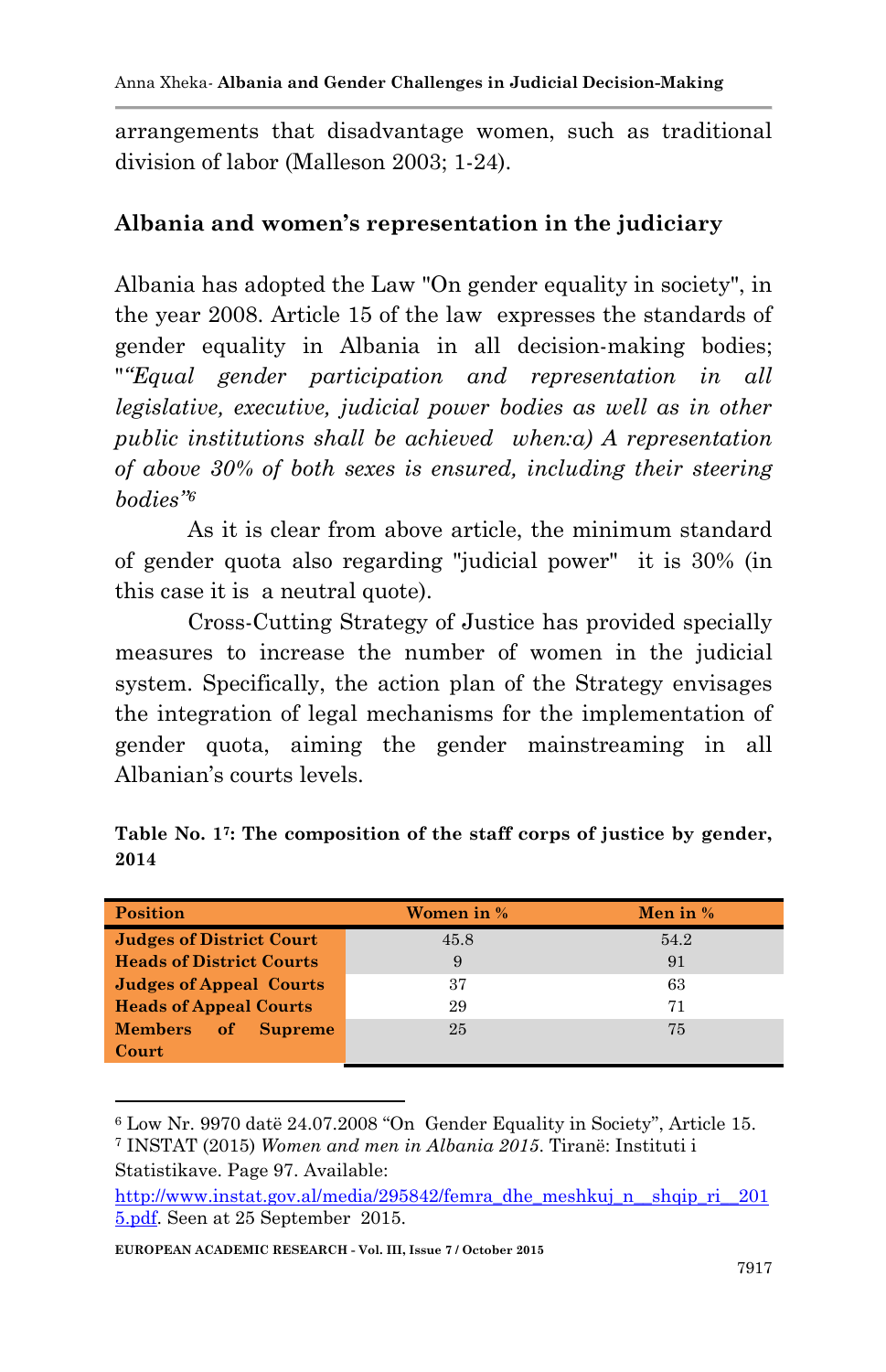| <b>Head of Supreme Court</b>     | 0  | 100 |
|----------------------------------|----|-----|
| <b>Prosecutors at the Courts</b> | 31 | 69  |
| of First Instance                |    |     |
| <b>Prosecutors at the Appeal</b> | 15 | 85  |
| Courts                           |    |     |
| <b>Prosecutors at the Court</b>  | 18 | 82  |
| of Serious Crimes                |    |     |
| <b>Prosecutor's Office</b>       | 17 | 83  |

Anna Xheka*-* **Albania and Gender Challenges in Judicial Decision-Making**

As the table shows, gender quota, met the group of the first instance's judges and prosecutors, as well as those of appeals courts. Going above, up the stairs of the judiciary hierarchy, and governing structures, the situation of women's representation appear to be in critical levels, below 10%, as it is for example the position of "Heads of District Courts**"**. Somehow better but again far from the gender quota, below 20%, also appear women's representation in the structures of the prosecution, excluding the first instance of prosecutors.

# **Worldwide comparative analysis of judiciary's women representation with special focus in Europe**

Women's representation in the judiciary, globally appears more optimistic than the minimum gender quota of 30%. The International Criminal Court has 57.9% women, Greece 51.7%, Rwanda 50%, Croatia 48.8%, Serbia 40%, Sweden 37.5%, Germany 31.3%, Denmark 26.3%, while the UK, Italy, Egypt, India and Pakistan women's representation it is in very low levels, less than 10%<sup>8</sup> . Referring to the geography of this study, the European Union, the situation of women's representation at the highest level of the judiciary, the Supreme Court, is more optimistic than in all other types of the system, respectively 34%, following the positive global trend of this indicator. (See figure below)

1

<sup>8</sup> Rackley, Erika. ( 2013) *Women, Judging and the Judiciary: From Difference to Diversity*. New York: Routledge. Page 23.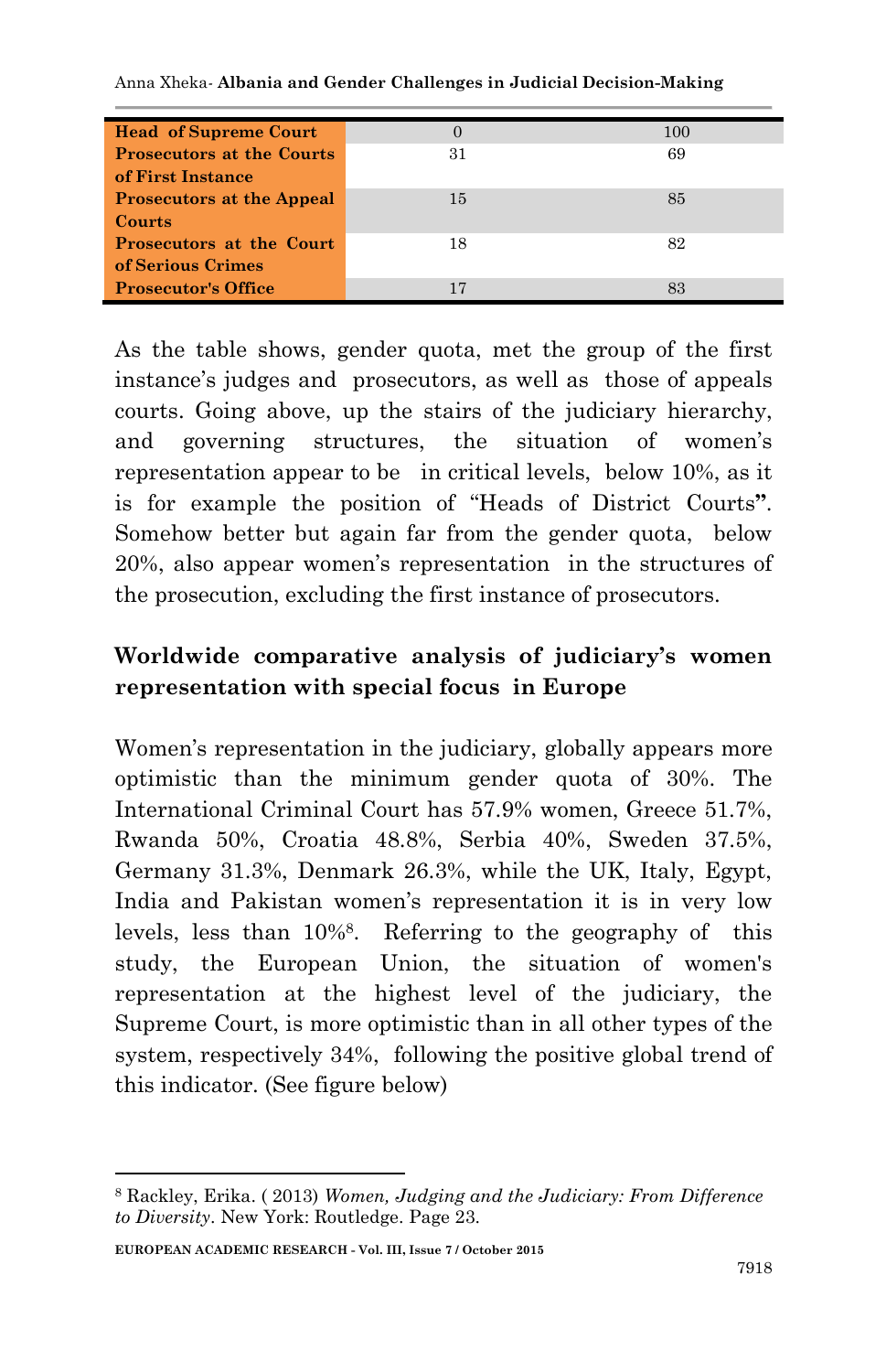

**Graph No. 1.** Percentage of women judges in national high courts across the EU, from 2003 to 2012

The above graph shows that the first complete data about this indicator have been collected since 2007, while the indicator has been continuously improved, from 30% in 2007 to 34% in 2012. Meanwhile the individual mosaic of European countries, appear to be extremely diversified, starting from countries where women make up to three-quarters of the high level's judiciary to the countries where they occupy no more than 10- 15% of it.

#### **Graph No. 2<sup>9</sup>: Representation of women in the Supreme Court of the European Union countries in 2012**



As it is clearly shows from the graph above, countries like Hungary, Latvia, Slovakia, Slovenia, Sweden, Croatia and the former Yugoslav Republic of Macedonia have at least 40% of each gender in their Supreme Courts, while in Romania, Bulgaria, Luxembourg and Serbia women outnumber the men,

**EUROPEAN ACADEMIC RESEARCH - Vol. III, Issue 7 / October 2015**

**.** 

<sup>9</sup> European Commision. ( 2013) *Women and men in leadership positions in the European Union.* Brussels: European Commision. Page 34.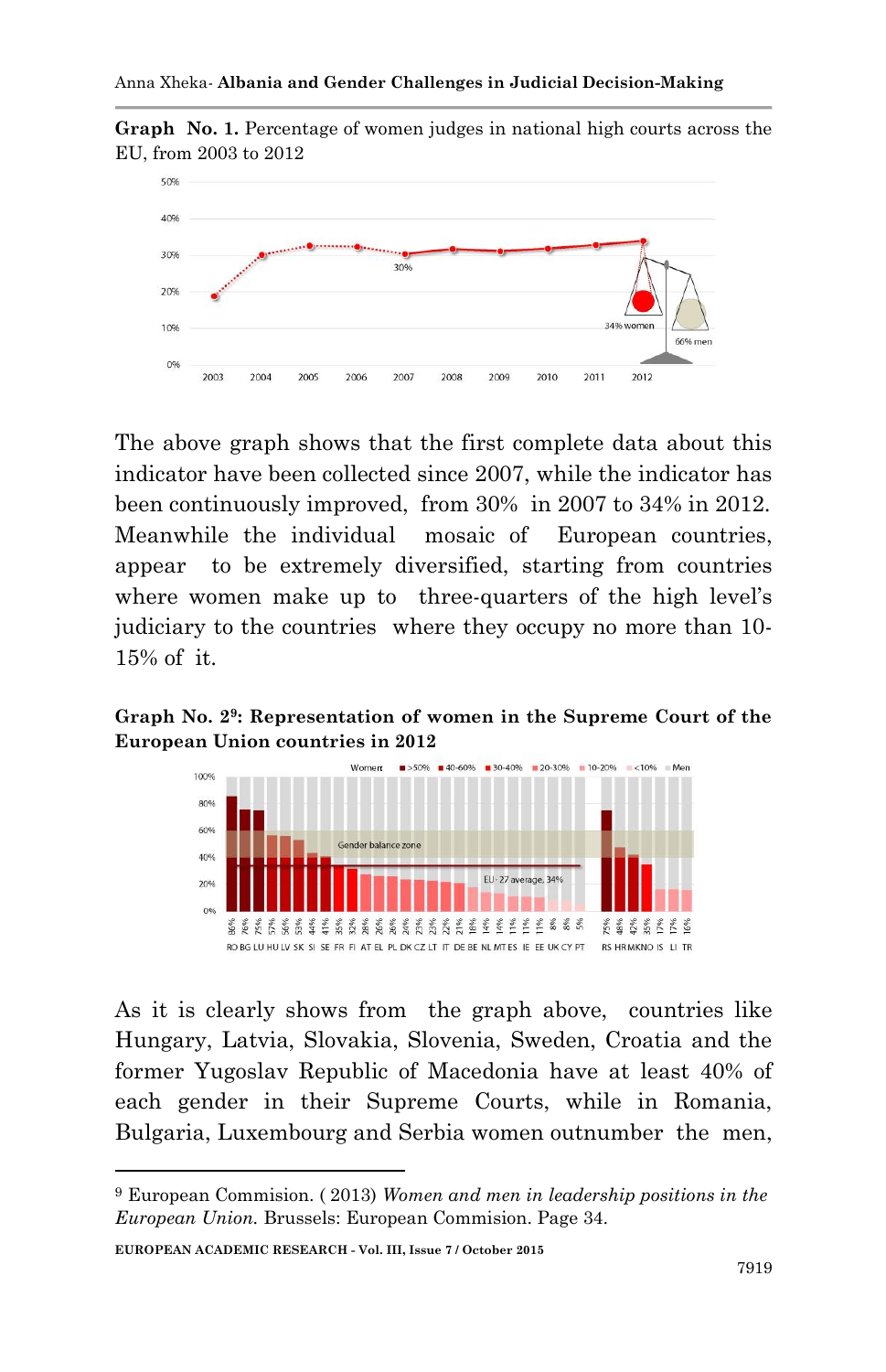occupying at least three-fourths of the supreme courts' judges. Very opposite is the situation in another countries block. At least 90% of judges, in Portugal, Cyprus and the UK are men and only slightly less than 85% in Estonia, Ireland, Spain, Malta and the Netherlands.

Meanwhile, if we analyze the data representation in senior positions, heads of supreme courts, the situation presents low levels of women's representation.

In critical levels it is women's representation in heads' positions of the Supreme Court, Administrative Court, Constitutional Court and that of the Public Prosecutor within the European Union.

**Graph No. 3<sup>10</sup>. Gender representation in heads' positions of the High Civil Court, Administrative Court, Constitutional Court and Public Prosecutors in 27 EU countries - 2012**



As it is above shown, the post of the supreme courts' head of the Member States of the EU, held on 21 cases or 78% from men and only in 6 cases or 22% from women.

The Supreme Administrative Court as is evident from the graph, does not exist in the 27 EU countries, but only 18 of them. That's because usually their role is fulfilled by higher courts' administrative colleges. Nevertheless from 18 countries where this position exists only in 2 of them (Germany and Slovenia), it is held by a woman achieving the level of 11% representation. The Constitutional Court exist in 19 countries in the whole EU and is headed by a woman only in one case or

**EUROPEAN ACADEMIC RESEARCH - Vol. III, Issue 7 / October 2015**

-

<sup>10</sup> European Commision. ( 2013) *Women and men in leadership positions in the European Union.* Brussels: European Commision. Page 35.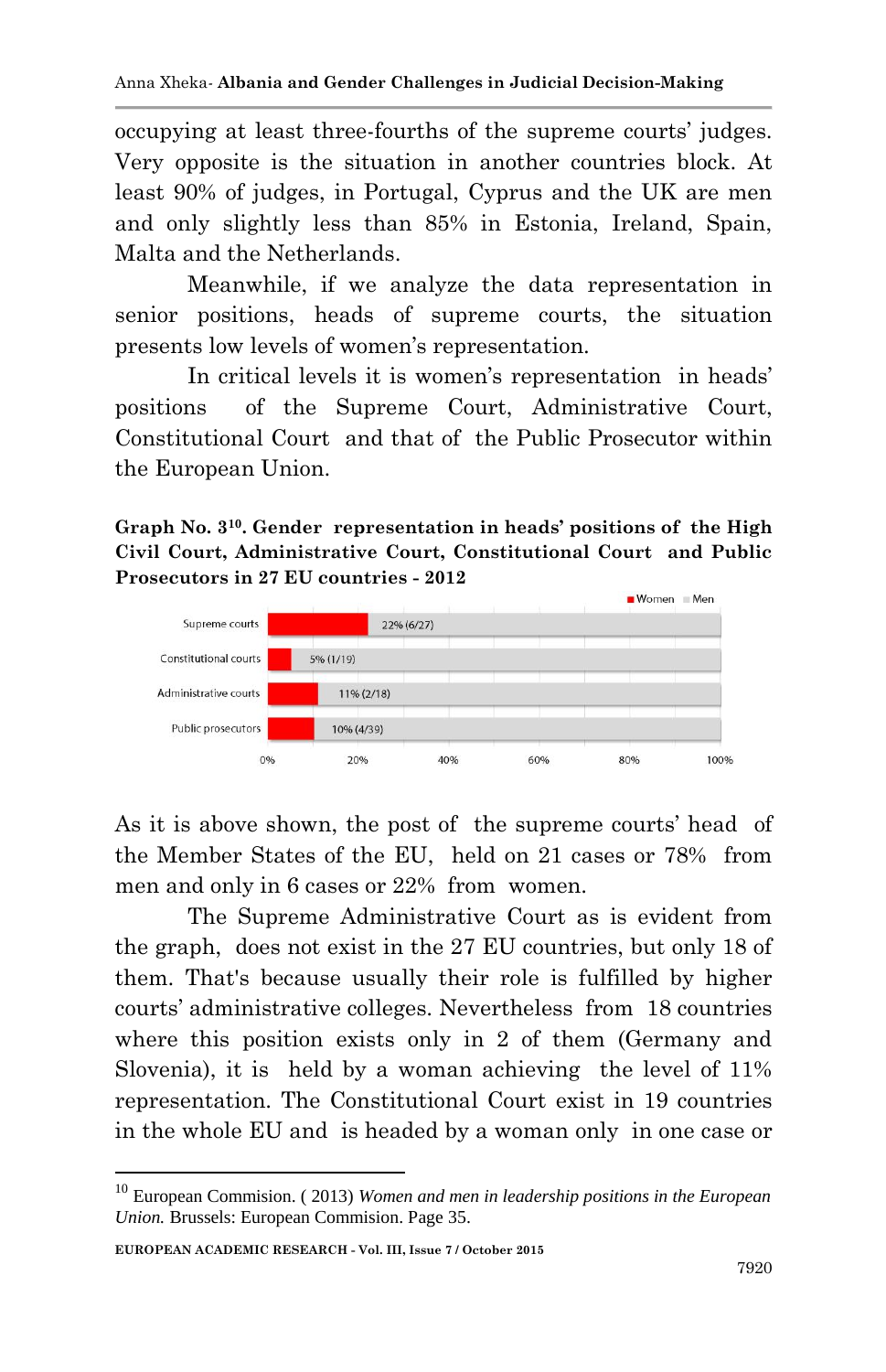5% (case Slovakia). The gender representation's situation is similar in public prosecutors structure also. Among the heads of EU's public prosecutors, are nine men out of every ten positions, or 90%.

Referring to three national supreme courts together (Supreme, Constitutional and Administrative Court), women make up to 14% of the heads' positions<sup>11</sup>, a figure far from the minimum of 30% and still farther from the EU target of 40%.

The judicial system of the European Union, as the body itself, comprises two courts - the Court of Justice, which is responsible for the interpretation of European law and its implementation in all Member States, and the General Court, which deals mainly with disputes brought by individuals and companies and also includes the European Court of Civil Service.

Each court from those above mentioned, in 2013 consisted of a panel of 27 judges, one from each member state, and the Civil Service Tribunal of seven judges, while the composition of this structure, consisted in 49 or 80% men and 12 or 20% women. <sup>12</sup> The Court of Justice of the EU, which is the highest authority of the EU judiciary system has 15% women, while the European Court of Human Rights, that has jurisdiction over member states of the Council of Europe is composed from  $38\%$  women. (18 out of 47 judges in total).<sup>13</sup>

## **Conclusion:**

The researcher strongly supports promoting gender equality within the judiciary. The arguments are different such: female judges would decide cases in ways that are more favorable to promoting women's empowerment efforts in the broader society, the so-called difference-based argument for increased female

**.** 

 $11$  Ibid

<sup>12</sup> European Commision. ( 2013) *Women and men in leadership positions in the European Union.* Brussels: European Commision. Page 35.

<sup>13</sup> Ibid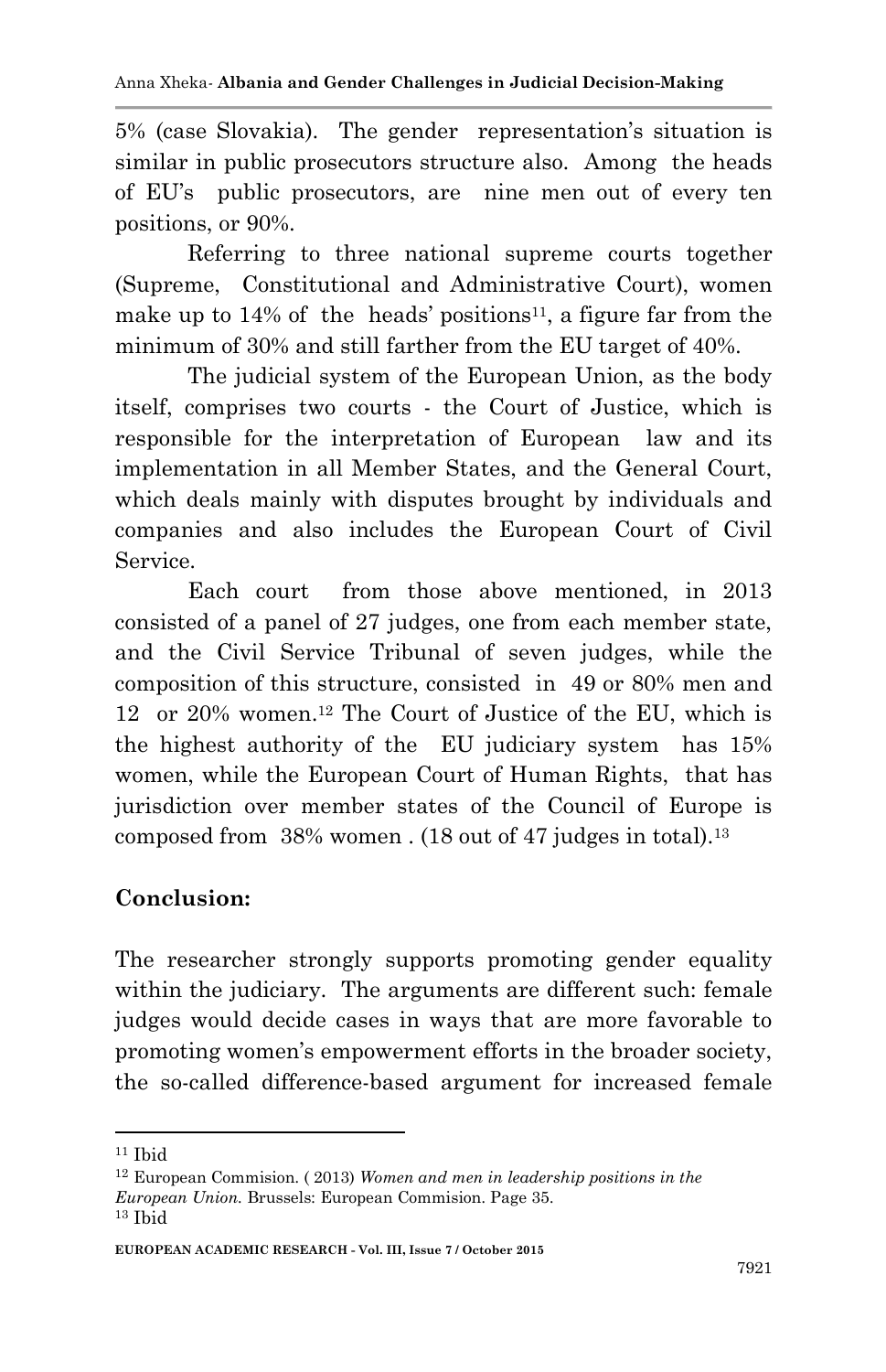representation. A judiciary that is more representative of gender equality would result in greater public confidence in the judiciary. For some others, gender equality is, by itself, a sufficient reason to pursue gender parity within the judiciary. The common conclusion it is that the judiciary has a very great potential to implement progressive changes in the rule of law. Achieving gender equality within its institutions has been identified as a key aspect of realizing this potential.

The above analysis leads us to the conclusion that regarding the low level of the judicial system and of justice system in general (including prosecutors), women's representation appears generally in optimistic figures, often exceeding the quota. Going above, up the stairs of the judiciary hierarchy, and governing structures, the situation of women's representation appear to be in critical levels.

Such a conclusion referred in Albanian case too, despite the fact that gender quota law and its provisions are approved in 2008 and in the same time specific measures are taken by the ministry responsible for its implementation. From a simple analysis of the provisions of the relevant law of the quota, it is concluded that the provision for quota especially in the executive, the judiciary and public administration sectors , are not accompanied by any measure or sanction that would guarantee it. That means that it remains more as a declarative format rather than a real objection to achieve. Its effectiveness requires intervention in the relevant law or in legal judicial package, to be filled with concrete measures and sanctions that would guarantee achieving the purpose.

### **BIBLIOGRAPHY**

1. Boyd, L. Christina., Epstein, Lee and Martin, D Andrew (2010) Untangling the Causal Effects of Sex on Judging. *American Journal of Political Science*. Vol. 54. Issue 2.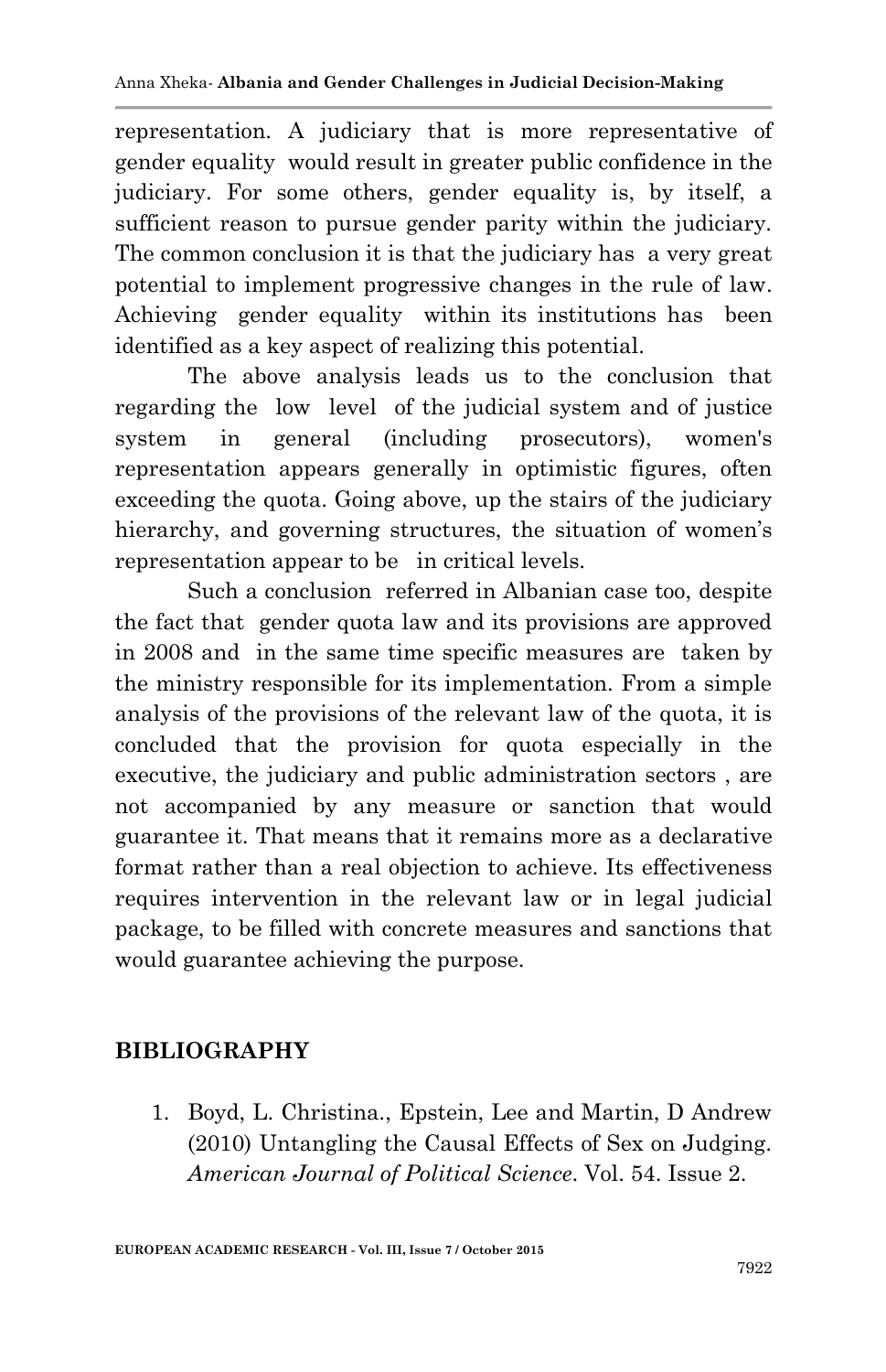- 2. Chew, K. Pat. (2011) Judges' Gender and Employment Discrimination Cases: Emerging Evidence-Based Empirical Conclusions. *The Journal of Gender, Race and Justice*. 14.
- 3. Doherty, J. Joshua. (2012) *Women's Representation in Judiciaries Worldwide: Arguments in favor of increasing the Gender Diversity on the Bench*. Institute for Global and International Studies, The George Washington University: Washington.
- 4. European Commision. (2013) *Women and men in leadership positions in the European Union.* Brussels: European Commision.
- 5. INSTAT (2015) *Women and men in Albania 2015*. Tiranë: Instituti i Statistikave. I disponueshëm: http://www.instat.gov.al/media/295842/femra\_dhe\_mesh kuj\_n\_\_shqip\_ri\_\_2015.pdf
- 6. Kim, Haesook. (2009) The Avalanche Perspective: women jurists in Korea 1952 -2008. *Feminist Legal Studies.* Vol. 17.
- 7. Low Nr. 9970 datë 24.07.2008 "On Gender Equality in Society".
- 8. Malleson, Kate. (2003) Justifying Gender Equality on the Bench: Why Difference Won't Do. *Feminist Legal Studies*.Vol. 11.
- 9. Mobekk, Eirin. (2010) Gender, Women and Security Sector Reform*. International Peacekeeping*. Vol. 17. Issue 2
- 10. O'Connor, D. Sandra and Azzarelli, K. Kim. (2011) Sustainable Development, Rule of Law, and the Impact of Women Judges. *Cornell International Law Journal* . Vol. 44.
- 11. Rackley, Erika. (2013) *Women, Judging and the Judiciary: From Difference to Diversity*. New York: Routledge.
- 12. \_\_.(2009) Detailing Judicial Difference. *Feminist Legal Studies.* (2009) , Vol. 17.